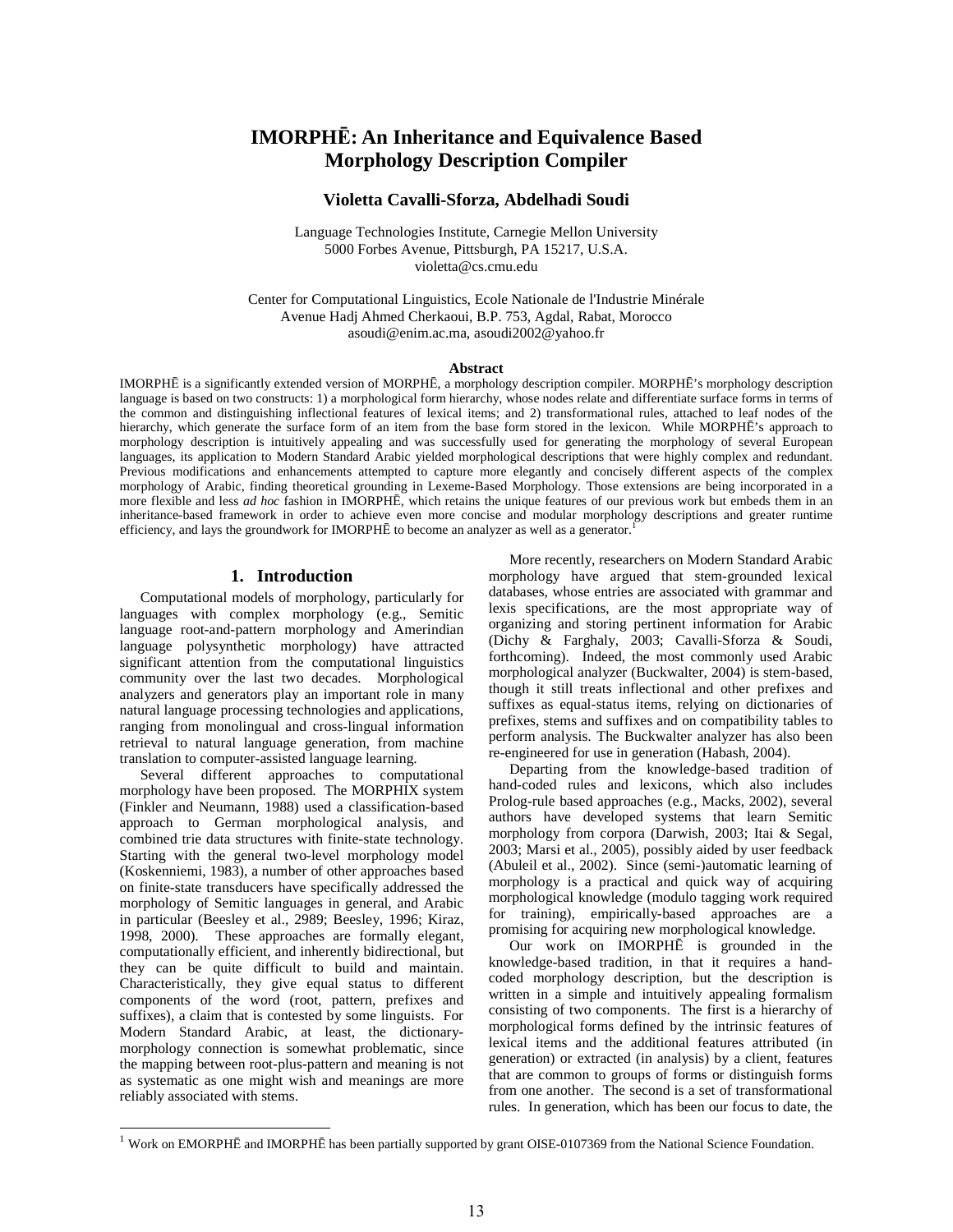condition part of the rule performs regular expression matching and the action part modifies the dictionary form of a lexical item. This much was already present in MORPHĒ, the tool that our work is based on. In order to reduce the bushiness of the hierarchy and minimize redundancy in a morphological descriptions, as well as to make explicit the similarity of different morphological forms across distant portions of the hierarchy, we augmented MORPHĒ with a number of linguistically and practically motivated enhancements. Most recently, we have been casting those enhancements in an inheritancebased framework, as is naturally suggested by the use of a morphological form hierarchy. Although differing in formalism, search strategy and implementation, our work bears a clear relationship to the approach taken in DATR/KATR (Finkel & Stump, 2002) to generating Hebrew verb morphology. While much of the impetus for developing IMORPHĒ has come from using MORPHĒ with Modern Standard Arabic, the framework itself is completely language independent and its earlier and simpler versions have indeed been applied to several other languages including English, French, German, Italian, Portuguese, Russian, and Spanish.

In the remainder of this paper, we take a historical approach to IMORPHĒ's development. We begin by describing the original MORPHĒ system and some of the extensions included in EMORPHĒ (Cavalli-Sforza & Soudi, 1993), motivating those extensions with a brief overview of Arabic morphology. We then discuss the limitations of EMORPHĒ, how those were addressed in IMORPHĒ, and provide some details about the specific differences between the two systems. We conclude with some remarks about IMORPHĒ's application to Modern Standard Arabic, present status and future work.

# **2. The Original MORPHĒ Compiler**

IMORPHĒ's approach to morphology description is drawn from the original MORPHĒ Morphological Rule Compiler (Leavitt, 1994), developed at Carnegie Mellon University in the mid 90's, and from more recent linguistically–motivated enhancements designed to capture, in a concise and elegant way, the structure of words in languages with complex morphologies. MORPHĒ was developed in the context of the KANT machine translation project (Nyberg & Mitamura, 1992) and was used in translation from English to several target languages. The much simpler morphology of English, was analyzed with a different tool, so the analysis capability of the MORPHĒ was never fully implemented.

At present, MORPHĒ and its successors still function only as generators of surface morphological forms; analysis is left for future work.

MORPHĒ's approach is centered on the concept of a Morphological Hierarchy Form (MFH). The MFH relates and contrasts different morphological forms – the leaf nodes of the hierarchy – by specifying, for each node on the path from the root to a leaf, the combination of features and values that distinguish a node from its parent and siblings. Transformational rules, attached to the leaf nodes, add, remove and replace prefixes, suffixes and infixes, and perform regular substring mappings that result in the surface form of a word. A morphology description for a language consists of the specification of the MFH and a set of transformational rules. MORPHĒ compiles the morphology description into Common Lisp functions that are themselves optionally compiled into object code for faster runtime performance.

In generation, MORPHĒ takes as its runtime input a feature structure (FS) that representing the lexical item that MORPHĒ must transform. The FS includes the base (dictionary) form of the item, its *intrinsic* (*static*) features, obtained from the lexicon, and *extrinsic* (*dynamic*) features obtained from the client, for example a sentence generator or a machine translation system. The base form is identified by a specific feature name. The input is pushed down a path in the MFH, which acts as a discrimination net, by matching feature-value pairs in the MFH and the FS at each node. When a leaf node is reached, transformational rules are applied to the base form of the input to produce a string output.

# **3. Extending MORPHĒ for Arabic**

While MORPHĒ's MFH-plus-transformational rules approach is a conceptually attractive way of organizing a morphology description, the limitations of the morphology description language in the original MORPHĒ system proved unwieldy when applied to languages with complex root-and-pattern morphology such as Modern Standard Arabic (MSA). While a full description of Arabic morphology is beyond the scope of this paper, we highlight the major features that are relevant to the development of IMORPHĒ and its predecessors. Further details are provided in our previous work (Cavalli-Sforza & Soudi, 2003, forthcoming; Soudi et al., 2002, 2001, 2002; Cavalli-Sforza et al., 2000).

# **3.1. Arabic Morphology**

The parts of speech that are inflected in MSA are verbs, nouns and adjectives. Additional bound morphemes that can also occur as prefixes or suffixes include: conjunctions, prepositions, vocative, exclamation and question particles and the future particle "sa" as prefixes; possessive and direct object pronouns as suffixes. The definite article "Al" is always attached to and precedes the noun or adjective, and loses the "A" with the preposition "li". The morphology of Arabic dialects is similar to but simpler than that of MSA. In what follows we focus on the inflectional morphology of MSA.

# **3.1.1. Arabic Verb Morphology**

The Arabic verbal system is very rich in forms. Arabic verbs are based on three or four radicals, the letters that constitute the skeleton of the verb. An Arabic verb can be conjugated according to one of the traditionally recognized patterns: 15 triliteral patterns (with 3 radicals), of which at least 9 are in common use, and 4 less common quadriliteral patterns with 4 radicals), some quite rare. Verb patterns are derived by composing the verb root with different vowel and consonant patterns. Within each pattern, verbs have two aspects/tenses (perfect and imperfect), five moods (indicative, subjunctive, jussive, imperative and energetic), and two voices (active and passive) for transitive verbs.

Verb inflection occurs through the concatenation of prefixes and suffixes with the stem. Infix modifications (stem changes) may occur in the presence of certain syntactic features and "weak" consonants ('w' or 'y') as radicals, and through a change of stem vowel between the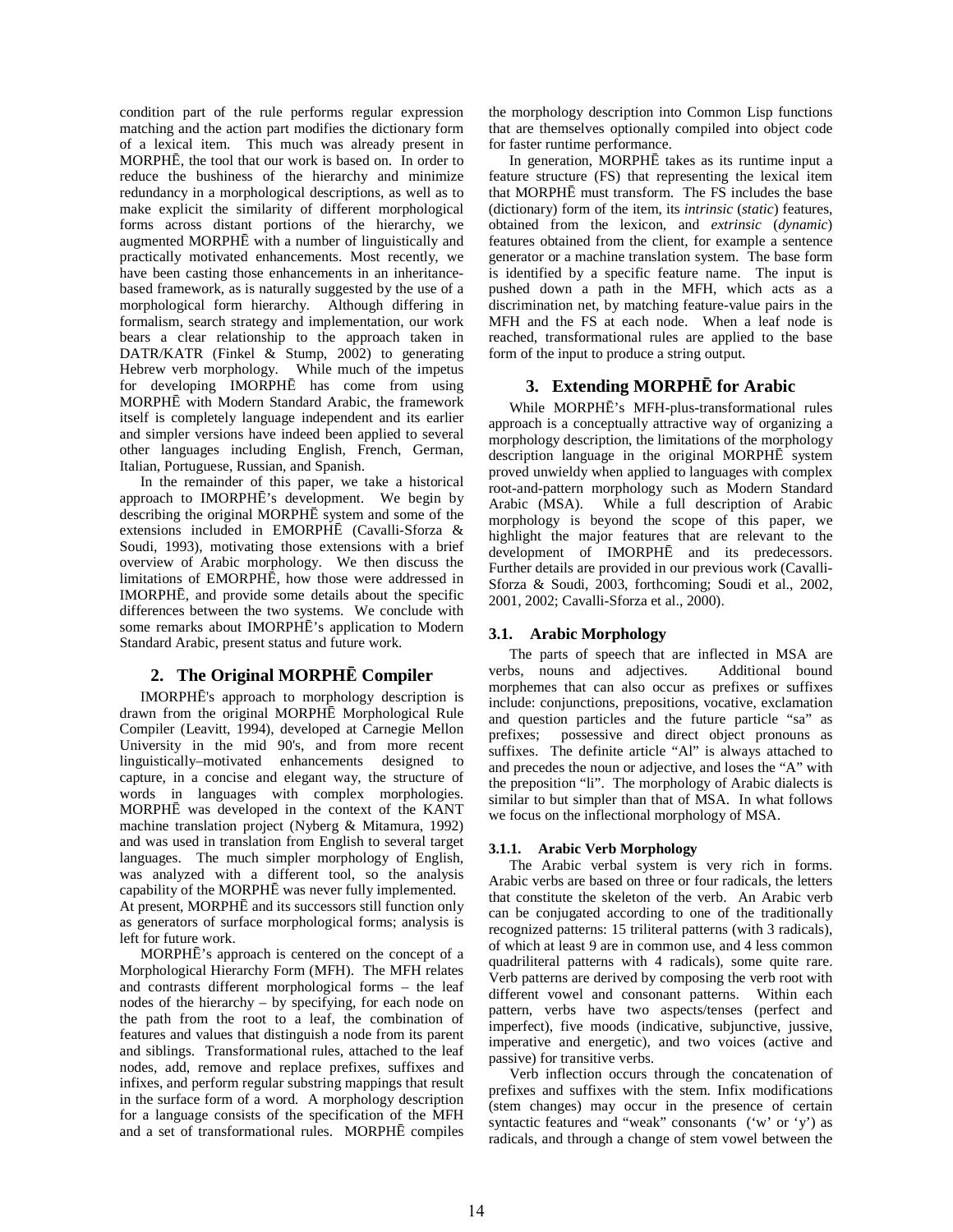perfect and imperfect. In verbs of pattern 1 (the simplest triliteral pattern), this is not generally predictable. Several of the patterns share the same prefixes and/or suffixes, but these interact with stems beginning and ending in weak and other consonants to yield a complexly varied orthography in inflected forms.

There are 13 person-number-gender combinations, as Arabic only distinguishes between singular and plural number for  $1<sup>st</sup>$  person, but also adds dual and gender distinctions for  $2^{\text{nd}}$  and  $3^{\text{rd}}$  persons.

#### **3.1.2. Arabic Noun and Adjective Morphology**

Arabic nouns and adjectives are also formed via the intersection of three or four consonant radicals with vowel and consonant patterns. They present an inflectional paradigm based on definiteness (definite, indefinite), case (nominative, genitive, accusative) and number (singular, dual, plural).

A minority of nouns have *sound* plurals, which are regularly formed through the addition of suffixes that depend on grammatical gender and case. More common are *broken* plurals, which entail stem changes according to various patterns that are not predictable from the singular noun pattern. Broken plurals behave, under inflection, similarly to singular nouns. Dual inflection occurs through regular prefixes.

Adjectives are not strongly distinguished from nouns, and also may have sound and broken plurals. However, due to the special agreement rules of Arabic, adjectives modifying plural non-human nouns take a singular feminine inflection, so that relatively few adjectives are actually ever pluralized.

#### **3.2. Initial Extensions to MORPHĒ**

We began by using MORPHĒ to describe Arabic verbal morphology. The richness of the inflectional paradigm for verbs and the stem changes occurring in verbs with weak radicals, combined with the restriction that transformational rules could only be attached to leaf nodes of the MFH, and only one rule per node, gave rise to extensive and highly redundant descriptions for even a subset of the full range of inflected forms. In an effort to alleviate these problems, we split the generation process into two steps: 1) generation of stems and 2) generation of prefixes and suffixes. The MFH was given separate subtrees for these two processes and MORPHĒ was called twice to obtain the final inflected forms (Cavalli-Sforza et al., 2000). Our representation of the base form of lexical items was stem-based, since it is stems and not roots that have specific meaning. Stem changes, as well as prefix and suffix additions, were effected through transformational rules but, in order to decide which vowel change to apply to a stem in the imperfective, we relied on information associated with an item in the lexicon.

Some theoretical and computational treatments of morphology have given equal status to morphemes representing meanings (lexemes) and to grammatical morphemes such as gender and number inflections, placing them in separate dictionaries (e.g. Kiraz, 2000; Buckwalter, 2004). MORPHĒ's treatment of stems as primary morphemes and of inflectional affixes as transformations applied to stems deviates from that conception of morphology but agrees well with the theory of Lexeme-Based Morphology (Aronoff, 1994; Beard,

1995; Soudi et al., 2001). The next step was to consider inflection of nouns and, in particular, how to handle broken plurals within the same framework (Soudi et al., 2002). Although the singular and plural have a different stem, they are forms of the same *lexeme* and should not be treated as separate lexicon entries. However, since the plural stem cannot be predictably derived from the singular, it must be associated with the singular in the lexicon as an alternate base form.

Experience with the original MORPHĒ and comparison with Lexeme-Based Morphology, suggested a number of theoretically motivated extensions to MORPHĒ's description language:

- 1) *Allomorph* declarations support stem alternations linked to specific lexical items, are associated with a node in the MFH, and direct MORPHĒ to look for an alternate base form in the input FS.
- 2) *Default rules*, attached to pre-leaf nodes, describe transformations associated with most but not all nodes in an MFH subtree. The more specific (exceptional) transformations are attached to the leaf nodes.
- 3) *Equivalence declarations* express the equivalence of transformations across different portions of the MFH. This construct clearly corresponds to the *rules of referral* postulated by Lexeme-Based Morphology.
- 4) *Implicit equivalencing* of nodes states that the same node can be reached through different feature-value paths in the MFH, turning the hierarchy into a graph.

The above language extensions allowed us to describe the fully diacritized inflected forms of strong and hollow verbs (verbs with a weak middle radical) and sound and broken noun plurals for MSA even more compactly, showing explicitly which forms behave similarly and reducing the redundancy of the description.

Additional system extensions were targeted at facilitating the development of large morphology descriptions. The Enhanced MORPHĒ tool (EMORPHĒ) (Cavalli-Sforza & Soudi, 2003) accepts morphology descriptions spread across multiple files. It also includes a facility for thoroughly testing the morphology description by automatically generating all forms of a collection of representative lexical items and comparing them to expected results.

### **3.3. EMORPHĒ's Limitations**

While EMORPHĒ significantly enhances original MORPHĒ, it still falls short of providing an optimally concise and elegant framework for describing the morphology of languages such as MSA. We characterize those languages as displaying a richness of inflectional forms distinguished by classes of stem alternations, prefixes and suffixes that are shared by some but not all forms. Our goal was to more concisely capture regularities in the morphological descriptions of such languages while also improving runtime efficiency.

Conciseness: Because in (E)MORPHĒ a single rule can be attached to a node, a rule must take care of all necessary transformations, which makes rules monolithic and redundant across forms that share similar affix changes. Recall that this problem was the motivation for initially splitting the generation process into two phases; it was further alleviated, but not completely eliminated, by equivalence declarations in EMORPHĒ.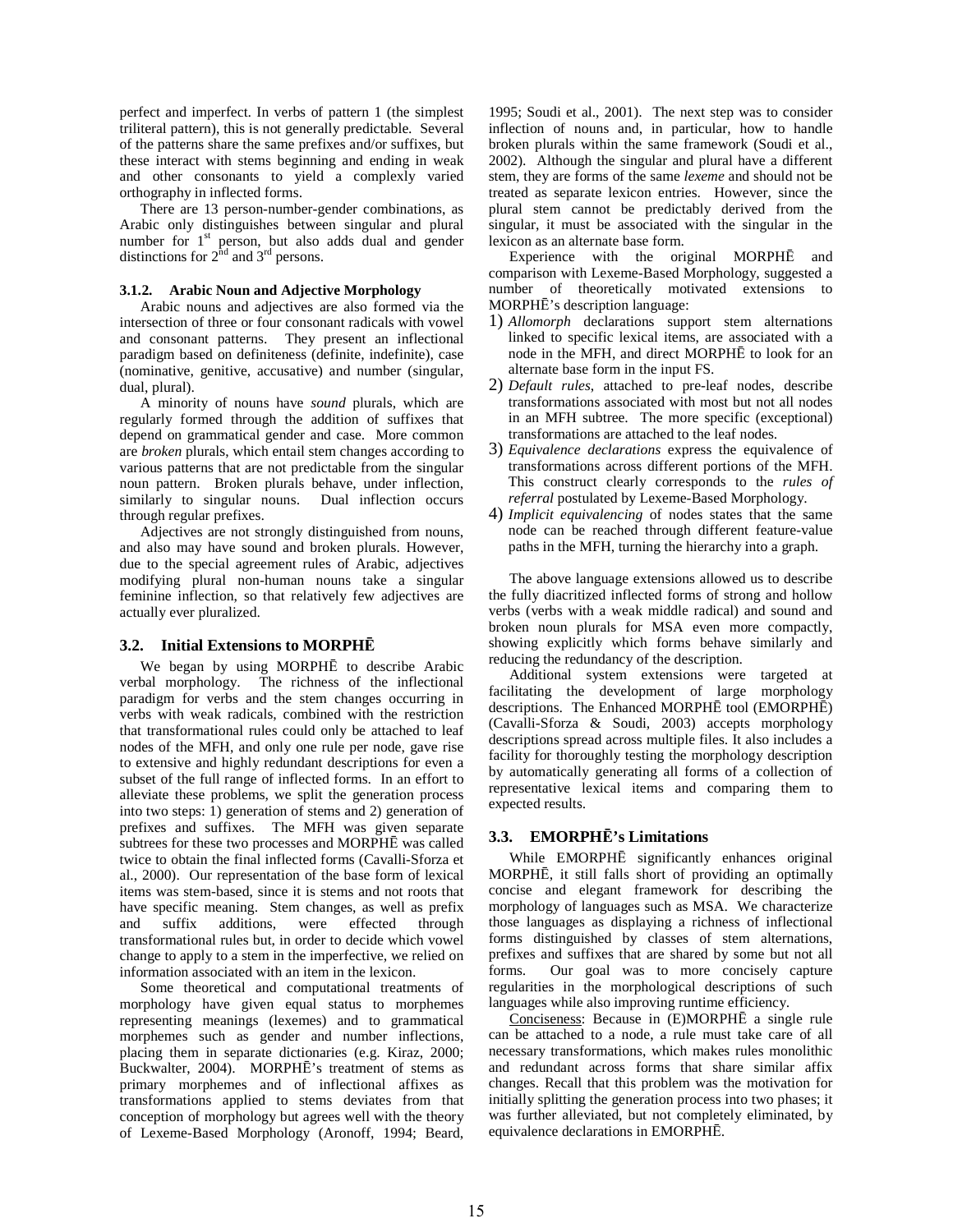Efficiency: In the two-stage approach still used in EMORPHĒ to generate the fully inflected form of a lexical item, redundant work is performed in checking the features in the input FS twice, once for determining the appropriate stem, then again for determining the prefix and suffix. Since the stem subtree is relatively shallow, at least for nouns and for sound and hollow verbs, the cost in time is not high, but avoiding it altogether would be better. Furthermore, the two-stage process complicates extending EMORPHĒ to perform analysis.

The next section describes how our current work seeks to address the two issues of conciseness and efficiency.

#### **4. IMORPHĒ**

IMORPHĒ, is an inheritance-and-equivalence based reformulation of MORPHĒ. It retains MORPHĒ's original conception of morphology description based on an MFH and transformational rules, and the equivalence and allomorph declarations of EMORPHĒ, but casts them in an inheritance-based framework with more modular rules. Transformational rules and allomorph declarations can be attached to any node in the hierarchy and inherited, canceled, or overridden by children nodes, thereby generalizing EMORPHĒ's default rules. The restriction of one rule per node is removed: multiple rules can be attached to any node or defined as global rules to be used by interested nodes. Via an extended equivalence declaration, a node can "borrow" (use) some or all rules present on other nodes (or even just some of their clauses), and/or use a global rule. Finally, a node can change the order of application of its inherited and/or borrowed rules.

The above extensions, described below in greater detail, required significant additions to the morphology description language, and the morphology description compiler must do significantly more work to collect and adjust the information associated with each inflected form. However, runtime generation of inflected forms is performed in a single pass through the MFH, as in IMORPHĒ's predecessors. In addition IMORPHĒ retains backwards compatibility by being able to compile morphology descriptions that use only MORPHĒ and EMORPHĒ declarations.

#### **4.1. The Morphology Description Language**

A full Extended BNF specification of IMORPHĒ's morphology description language is beyond the scope of this paper, but we highlight below its major constructs and point out its relationship with (E)MORPHĒ's constructs.

#### **4.1.1. MORPH-FORM Declarations**

IMORPHĒ's MFH is built through a set of **morphform** declarations. The simplest syntax is:

(MORPH-FORM <node> <parent> <FS-pieces>)

where  $<$ node $>$  is the new node being created,  $<$ parent $>$  is its parent node, and <FS-pieces> is one or more featurevalue pairs that distinguish the node from its parent and, if present in a lexical item's FS at runtime, will allow it to reach this node.

This simple declaration, already present in (E)MORPHĒ, is supplemented in IMORPHĒ by three optional slots (**:allomorph**, **:rules**, **:inherit**) whose contents allow associating with the node, locally and more precisely, allomorph, rule and inheritance information.

The extended syntax of a morph-form declaration, which gives IMORPHĒ an object-oriented flavor, is then:

```
(MORPH-FORM <node> <parent> <FS-pieces> 
 :allomorph <allomorph-spec> 
 :rules <rules-spec> 
:inherit <inheritance-spec>
\lambda
```
The **:allomorph** and **:rules** slots are described further below. The **:inherit** slot is used by an implicitly equivalenced node (a node with the same name as another node but reached through a different FS path through the MFH), in order to specify through which path to inherit information. Additional **:position** subslots in each of the **:allomorph** and **:rules** slot are used to reorder allomorph substitutions and rules acquired through inheritance.

#### **4.1.2. MORPH-ALLOMORPH Declarations**

The **morph-allomorph** declaration, introduced in EMORPHĒ, associates with a node a directive to search in the FS for an alternate base form to which apply further transformations. Only one allomorph is allowed on any given node. The syntax used in EMORPHĒ is:

(MORPH-ALLOMORPH <node> <feature>)

where <feature> is the name of the FS feature whose value contains the alternate base form. In IMORPHĒ, this syntax is retained and extended with an optional  $\leq$  position $>$ specifier, which allows changing the order of application of this operation relative to other rules associated with a node. A **morph-allomorph** declaration can be placed anywhere in the file after the <node> itself has been created through a **morph-form** declaration. This mechanism for declaring allomorph information, detached from node creation, is retained for backwards compatibility. In IMORPHĒ, the same effect is obtained by attaching the information directly to the node itself through the **:allomorph** slot, in an **:own** subslot. The **:allomorph** slot further permits specifying whether the node cancels allomorph information coming from an ancestor or overrides it with information locally specified on the node or borrowed through an equivalence (see below) to another node.

#### **4.1.3. MORPH-(G)RULE Declarations**

A **morph-rule** declaration attaches a transformational rule to a node. The basic syntax of a rule is:

(MORPH-RULE <node> <clause>\*)

A <clause> is defined as:

(<regexp-pattern> <operation>\*)

where <regexp-pattern> is a regular expression string that matches against the base form of a lexical item and  $\leq$  operation $\geq$  is a list of operations to be applied to that base form if the test is successful. This rule declaration syntax is retained in IMORPHĒ but augmented and supplemented in several ways.

Firstly, in IMORPHĒ, unlike its predecessors, more than one rule can be attached to a node. If there are multiple **morph-rule** declarations naming a node, they will be attached to the node in the order in which they are read in. However, as for **morph-allomorph** declarations, the above rule declaration syntax is augmented by allowing as the last element a <position> specifier which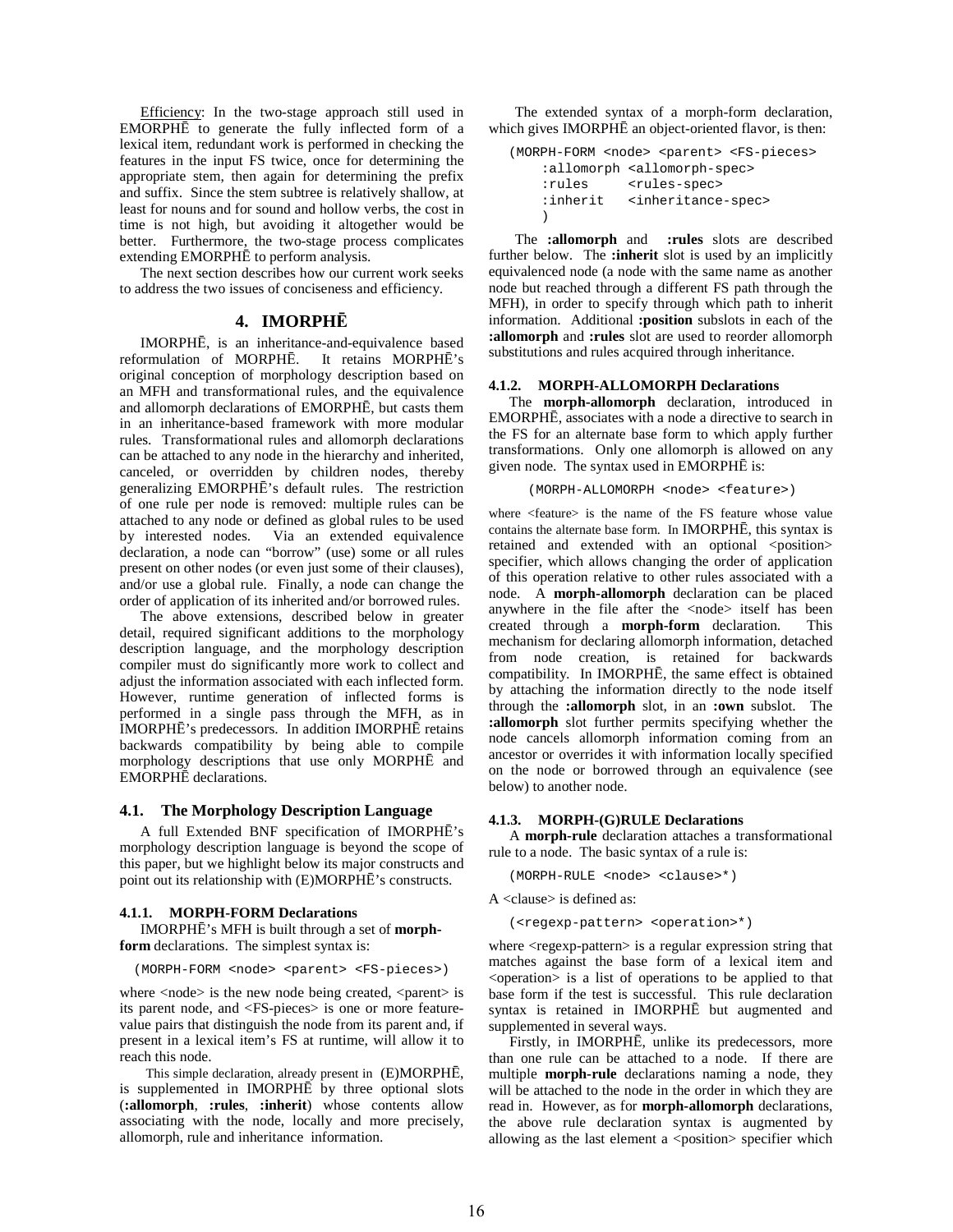states the order in which the rule should be applied to the base form relative to other rules and allomorph substitution:

(MORPH-RULE <node> <clause>\* [<position>])

Secondly, in order to make rules less monolithic, that is, to allow pieces of rules to be borrowed and used by other nodes, both clauses and operations are optionally named (and should be named if they are to be borrowed).

Thirdly, a new **morph-grule** declaration allows a "global" rule (a rule that is not a priori associated with any node) to be defined, with the expectation that it will be used by multiple other nodes.

Finally, rules can be attached directly to a node in a **morph-form** declaration through the **:rules** slot and **:own** subslot, where they can also be optionally be named (if they are to be borrowed). In addition to declaring rules for a node, the **:rules** slot specifies whether the node borrows rules and rule pieces from other nodes, uses global rules, cancels rule information coming from an ancestor and/or supplements it with rule pieces from other nodes and/or a global rule. Rules attached to a node via the **:rules** slot and/or via a **morph-rule** declaration, can be reordered with respect to each other and an allomorph substitution. It is the compiler's job to cumulate and reorder the rule information.

### **4.1.4. MORPH-EQUIVALENCE Declarations**

EMORPHĒ uses a **morph-equivalence** declaration, to state that one node was to be considered equivalent to another node and could borrow rules associated with that node. A node can be equivalenced to only one other node but could have multiple nodes equivalenced to it. The syntax, retained in IMORPHĒ, is:

```
 (MORPH-EQUIVALENCE <common-node> 
               ( <equiv-node>+ ) )
```
and says that each of the  $\le$ equiv-node>s is like  $\le$ commonnode>. The latter could be an actual node in the MFH, or a virtual node to which rule information could be attached through **morph-rule** declarations.

IMORPHĒ also allows information to be borrowed from other nodes more selectively through the **:allomorph** and **:rules** slots in the **morph-form** declaration.

#### **4.2. The IMORPHĒ Compiler**

In (E)MORPHĒ, rules and allomorphs are attached only to pre-leaf and leaf nodes of the MFH and compilation of a morphology description required a single pass through the MFH in order to generate the CommonLisp functions that then generate morphological forms at runtime. However, in order to achieve a minimally redundant morphological description for a language such as Arabic, where morphological forms share several stem, prefix and suffix transformations, the MFH was split into two parts (stem/infix and prefix plus suffix transformations) and the generation process at runtime required two passes. IMORPHĒ replaces the simple compilation process with one that requires several passes, but, once the morphology description is fully compiled, runtime generation occurs in a single step.

The first pass reads in all morphology description files, checking the syntax of declarations and building the MFH. Allomorph, rule, equivalence and inheritance information

is attached to the MFH nodes in a preliminary way that closely mirrors the structure of the description files.

In the second pass, the compiler navigates the MFH using the preliminary attachment information to actually find and attach to the nodes the appropriate allomorphs and rules. Inherited information is percolated down, canceled or overridden. Information from equivalences is retrieved, selected or overridden. Finally, the results are assembled, resulting in the possible creation of new rules from pieces of existing rules.

The third pass applies ordering constraints on allomorphs and rules to produce a final sequence of operations (allomorph substitutions and transformations) for each node in the MFH.

The fourth and final pass reuses parts of the old MORPHĒ compiler to create the Common Lisp functions that implement the compiled morphology description.

Compilation may stop at the end of the first or the second pass if syntactic or semantic errors are found or names cannot be resolved. The third pass may produce warnings about ambiguous reordering, but compilation will otherwise run all the way through.

#### **4.3. Using IMORPHĒ with Arabic**

At the time of this writing, the IMORPHĒ compiler is fully designed but still under implementation. We are testing each compilation phase using morphology descriptions developed while using EMORPHĒ for strong and hollow (weak middle radical) Arabic verbs and noun inflection, and augmenting the test suite with some defective (weak final radical) and assimilated (weak initial radical) verbs.

Allomorph attributions and other stem change information are attached higher in the MFH than prefix/suffix transformational rules. In generating the inflected forms, the resulting stem modifications are performed before prefix and suffix additions. Inheritance allows prefix and suffix rules to be attached at the point of highest coverage and overridden in specific cases. Equivalencing, multiple rules, and rule naming allow rules to be attached to a single appropriate node, and borrowed by other nodes in the MFH. The result is a morphology description where rules are specified only once, but may be used by multiple nodes in the MFH, even distant ones. The resulting morphology description is relatively simple, minimally redundant, and shows clearly the similarities between different forms, even those that are distant from each other in the MFH.

### **5. Conclusions and Future Work**

We have described the evolution, design and current state of the IMORPHĒ morphology description compiler. While IMORPHĒ's morphology description language incorporates several ideas that conveniently address characteristics of Modern Standard Arabic morphology, IMORPHĒ is language independent. Its use with MSA has pushed the tool's development in a direction that supports minimally redundant morphological descriptions and makes explicit the similarities of related morphological forms.

At present, work on the compiler is still in progress and, when completed, will give IMORPHĒ full generation capability. Turning IMORPHĒ into an analyzer will be one of the next steps but one further extension, prior to